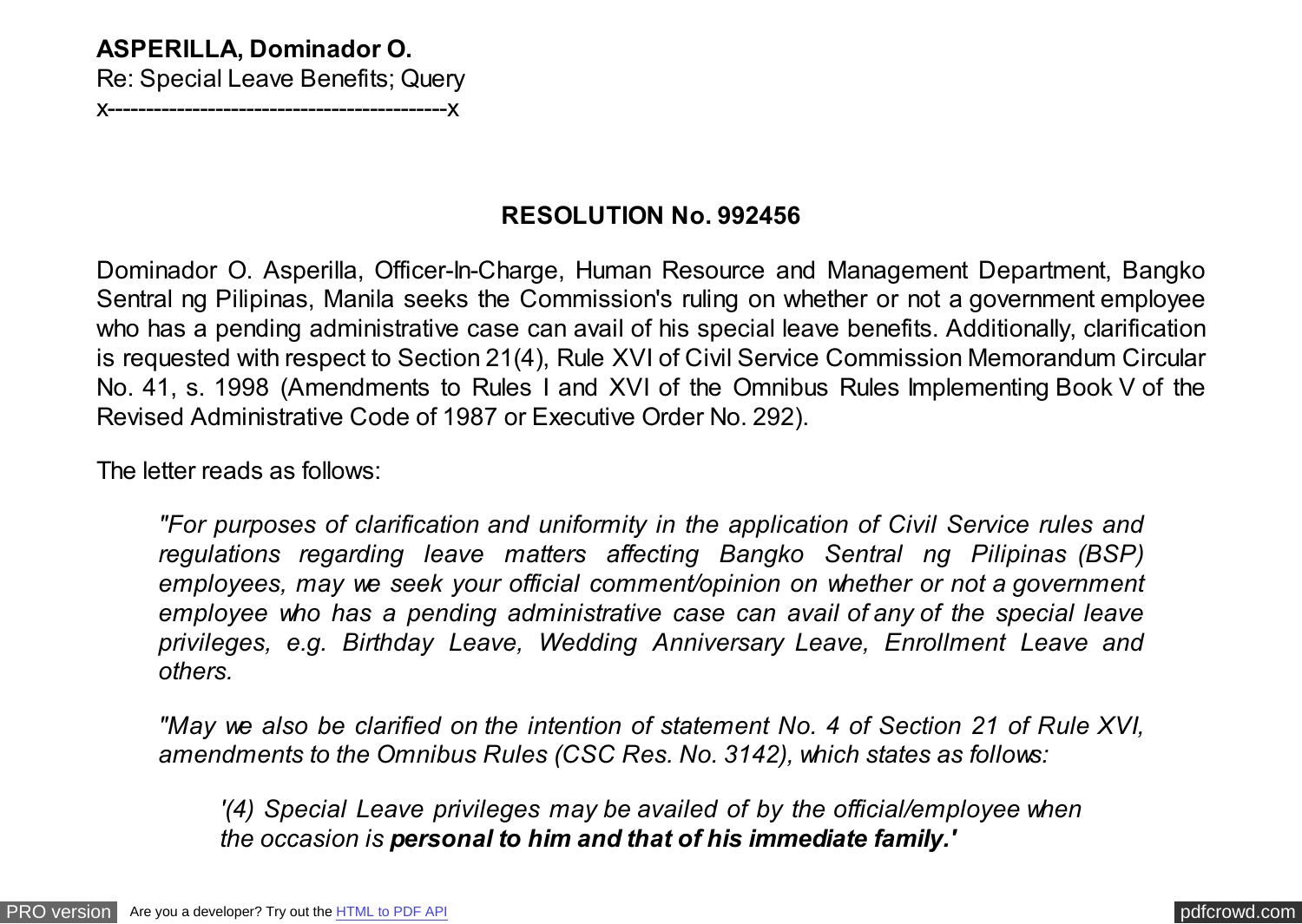Fundamentally granted by the Philippine Constitution is the right to be presumed innocent until proven guilty **(Section 14 (2), Article III, 1987 Philippine Constitution)**. This means that an employee who has a pending administrative case filed against him is given the benefit of the doubt and is considered innocent until the contrary is proven. And unless otherwise indicated, he is considered entitled to all the concomitant benefits pertaining to his position including special leave privileges. These are leave benefits granted to an employee to mark personal milestones or to attend to urgent or important filial and domestic responsibilities *(Rule I [p] {13} of the Implementing Rules and Regulations of Book V of the Revised Administrative Code of 1987)*�

In addition, **Section 34 of the New Uniform Rules on Administrative Cases in the Civil Service** *specifically states that the pendency of an administrative case shall not disqualify respondents for promotion or from claiming maternity/paternity benefits.*

All these indicate that a pending administrative case is not a bar to an employee's enjoyment of his official leave benefits.

As regards the interpretation of the phrase "personal to him", the same should be taken to mean that the reason invoked by the employee pertains to him alone like his own birthday, his relocation to another place, or his/his spouse's graduation.

On the other hand, the term "immediate family" refers to the spouse, children, parents, unmarried brothers and sisters and any relative under the same roof and dependent upon the employee for support **(Rule I, No.4, Omnibus Rules on Leave).**

**WHEREFORE**, the Commission hereby rules and so holds that the granting of special leave privileges to an employee with pending administrative case is allowed. Likewise, the phrase "personal to him and his immediate family" shall mean the employee himself, his spouse and children, including unmarried brothers and sisters or relatives living under the same roof and dependent upon the employee for support.